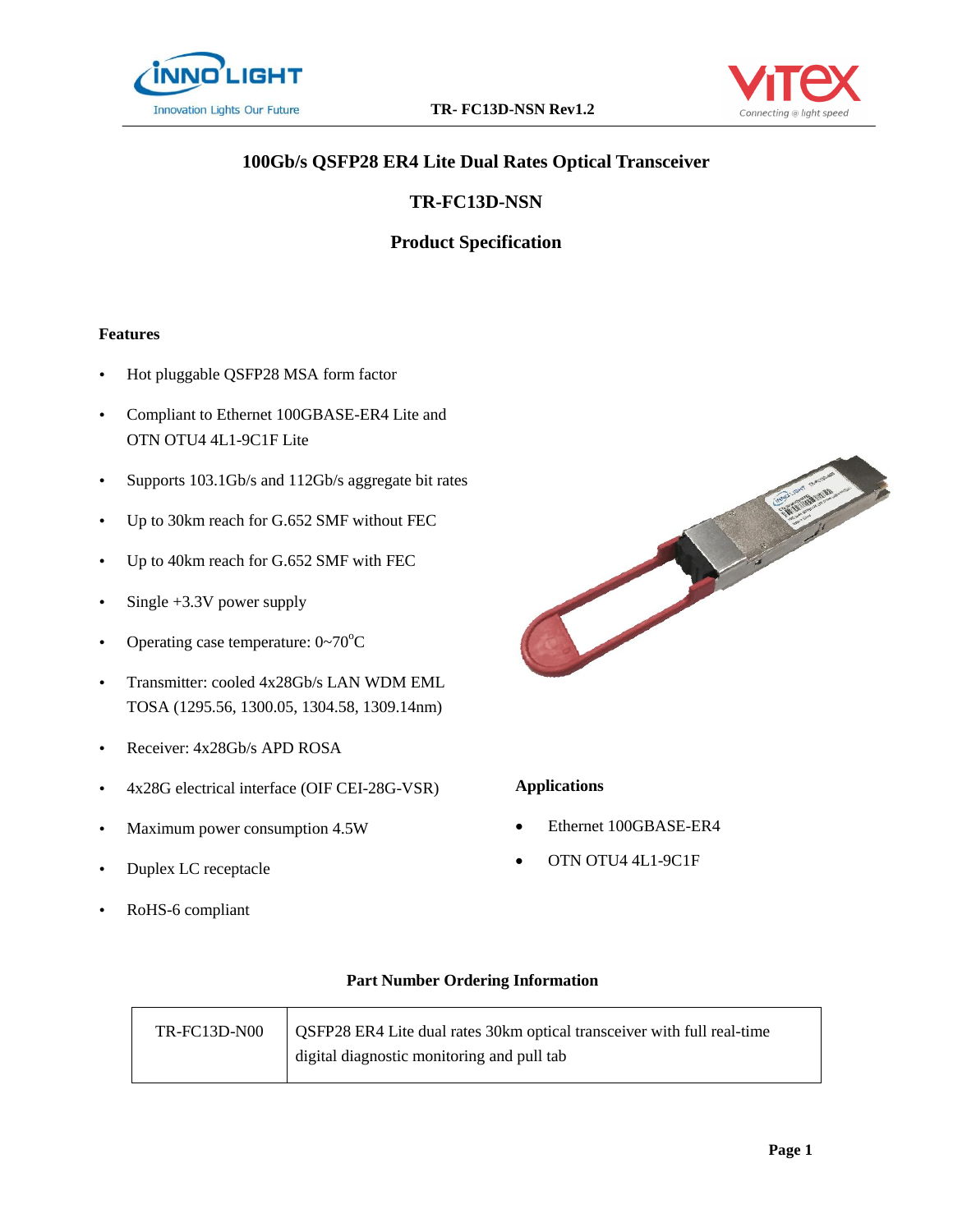



#### **1. General Description**

This product is a 100Gb/s and 112Gb/s transceiver module designed for optical communication applications compliant to Ethernet 100GBASE-ER4 Lite and OTN OTU4 4L1-9C1F Lite standards. The module converts 4 input channels of 25Gb/s or 28Gb/s electrical data to 4 channels of LAN WDM optical signals and then multiplexes them into a single channel for 100Gb/s or 112Gb/s optical transmission. Reversely on the receiver side, the module de-multiplexes a 100Gb/s or 112Gb/s optical input into 4 channels of LAN WDM optical signals and then converts them to 4 output channels of electrical data.

The central wavelengths of the 4 LAN WDM channels are 1295.56, 1300.05, 1304.58 and 1309.14 nm as members of the LAN WDM wavelength grid defined in IEEE 802.3ba. The high performance cooled LAN WDM EA-DFB transmitters and high sensitivity APD receivers provide superior performance for 100Gigabit Ethernet and OTN OTU4 applications up to 30km links without FEC and 40km links with FEC.

The product is designed with form factor, optical/electrical connection and digital diagnostic interface according to the QSFP+ Multi-Source Agreement (MSA). It has been designed to meet the harshest external operating conditions including temperature, humidity and EMI interference.

#### **2. Functional Description**

The transceiver module receives 4 channels of 25Gb/s or 28Gb/s electrical data, which are processed by a 4-channel Clock and Data Recovery (CDR) IC that reshapes and reduces the jitter of each electrical signal. Subsequently, EML laser driver IC converts each one of the 4 channels of electrical signals to an optical signal that is transmitted from one of the 4 cooled EML lasers which are packaged in the Transmitter Optical Sub-Assembly (TOSA). Each laser launches the optical signal in specific wavelength specified in IEEE 802.3ba 100GBASE-ER4 requirements. These 4-lane optical signals will be optically multiplexed into a single fiber by a 4-to-1 optical WDM MUX. The optical output power of each channel is maintained constant by an automatic power control (APC) circuit. The transmitter output can be turned off by TX DIS hardware signal and/or 2-wire serial interface.

The receiver receives 4-lane LAN WDM optical signals. The optical signals are de-multiplexed by a 1-to-4 optical DEMUX and each of the resulting 4 channels of optical signals is fed into one of the 4 receivers that are packaged into the Receiver Optical Sub-Assembly (ROSA). Each receiver converts the optical signal to an electrical signal. The regenerated electrical signals are retimed and de-jittered and amplified by the RX portion of the 4-channel CDR. The retimed 4-lane output electrical signals are compliant with CEI-28G-VSR interface requirements. In addition, each received optical signal is monitored by the DOM section. The monitored value is reported through the 2-wire serial interface. If one or more received optical signal is weaker than the threshold level, RX\_LOS hardware alarm will be triggered.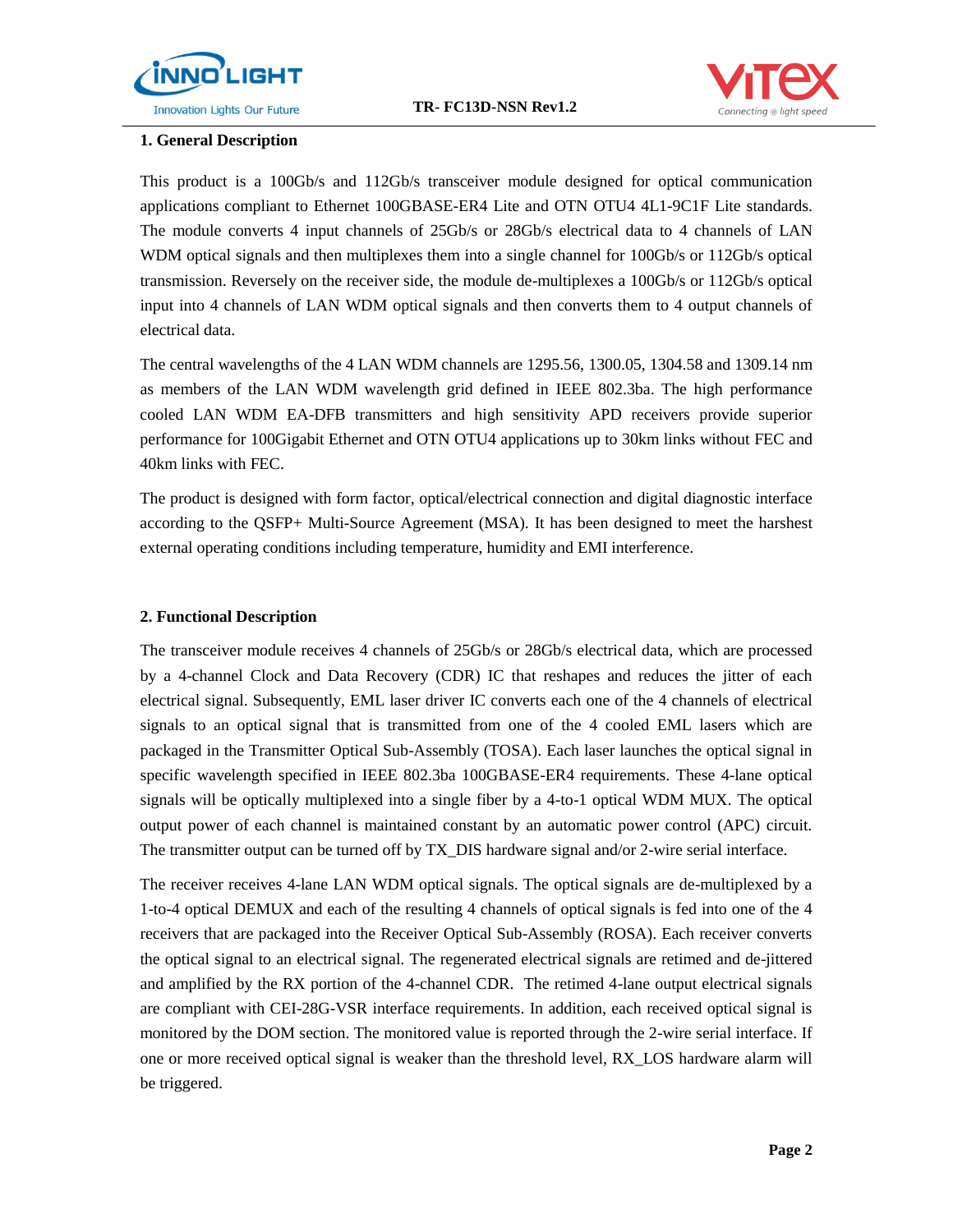



A single +3.3V power supply is required to power up this product. Both power supply pins VccTx and VccRx are internally connected and should be applied concurrently. As per MSA specifications the module offers 7 low speed hardware control pins (including the 2-wire serial interface): ModSelL, SCL, SDA, ResetL, LPMode, ModPrsL and IntL.

Module Select (ModSelL) is an input pin. When held low by the host, this product responds to 2-wire serial communication commands. The ModSelL allows the use of this product on a single 2-wire interface bus – individual ModSelL lines must be used.

Serial Clock (SCL) and Serial Data (SDA) are required for the 2-wire serial bus communication interface and enable the host to access the QSFP28 memory map.

The ResetL pin enables a complete reset, returning the settings to their default state, when a low level on the ResetL pin is held for longer than the minimum pulse length. During the execution of a reset the host shall disregard all status bits until it indicates a completion of the reset interrupt. The product indicates this by posting an IntL (Interrupt) signal with the Data\_Not\_Ready bit negated in the memory map. Note that on power up (including hot insertion) the module should post this completion of reset interrupt without requiring a reset.

Low Power Mode (LPMode) pin is used to set the maximum power consumption for the product in order to protect hosts that are not capable of cooling higher power modules, should such modules be accidentally inserted.

Module Present (ModPrsL) is a signal local to the host board which, in the absence of a product, is normally pulled up to the host Vcc. When the product is inserted into the connector, it completes the path to ground through a resistor on the host board and asserts the signal. ModPrsL then indicates its present by setting ModPrsL to a "Low" state.

Interrupt (IntL) is an output pin. "Low" indicates a possible operational fault or a status critical to the host system. The host identifies the source of the interrupt using the 2-wire serial interface. The IntL pin is an open collector output and must be pulled to the Host Vcc voltage on the Host board.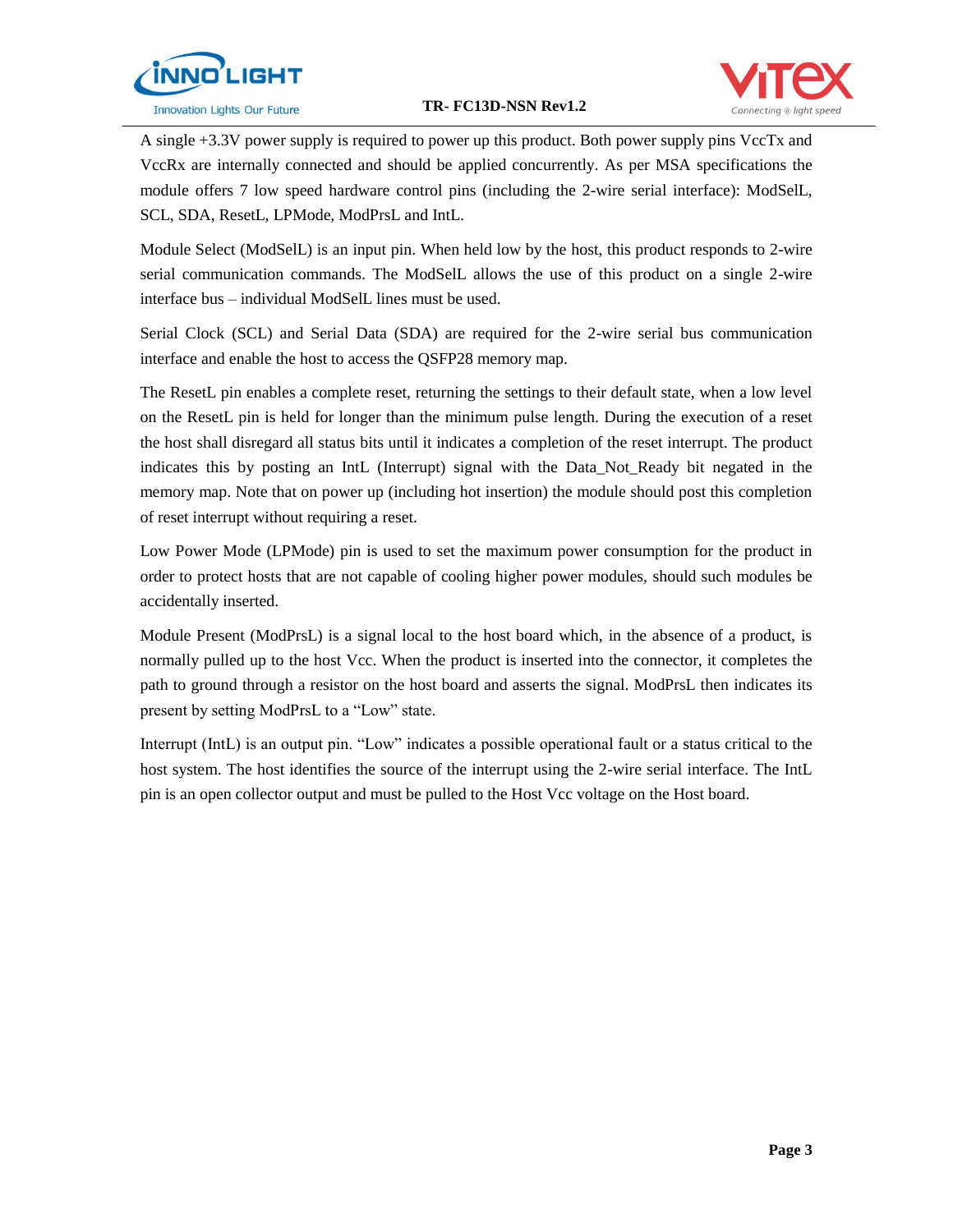



## **3. Transceiver Block Diagram**



**Figure 1. Transceiver Block Diagram**

#### **4. Pin Assignment and Description**



**Figure 2. MSA compliant Connector**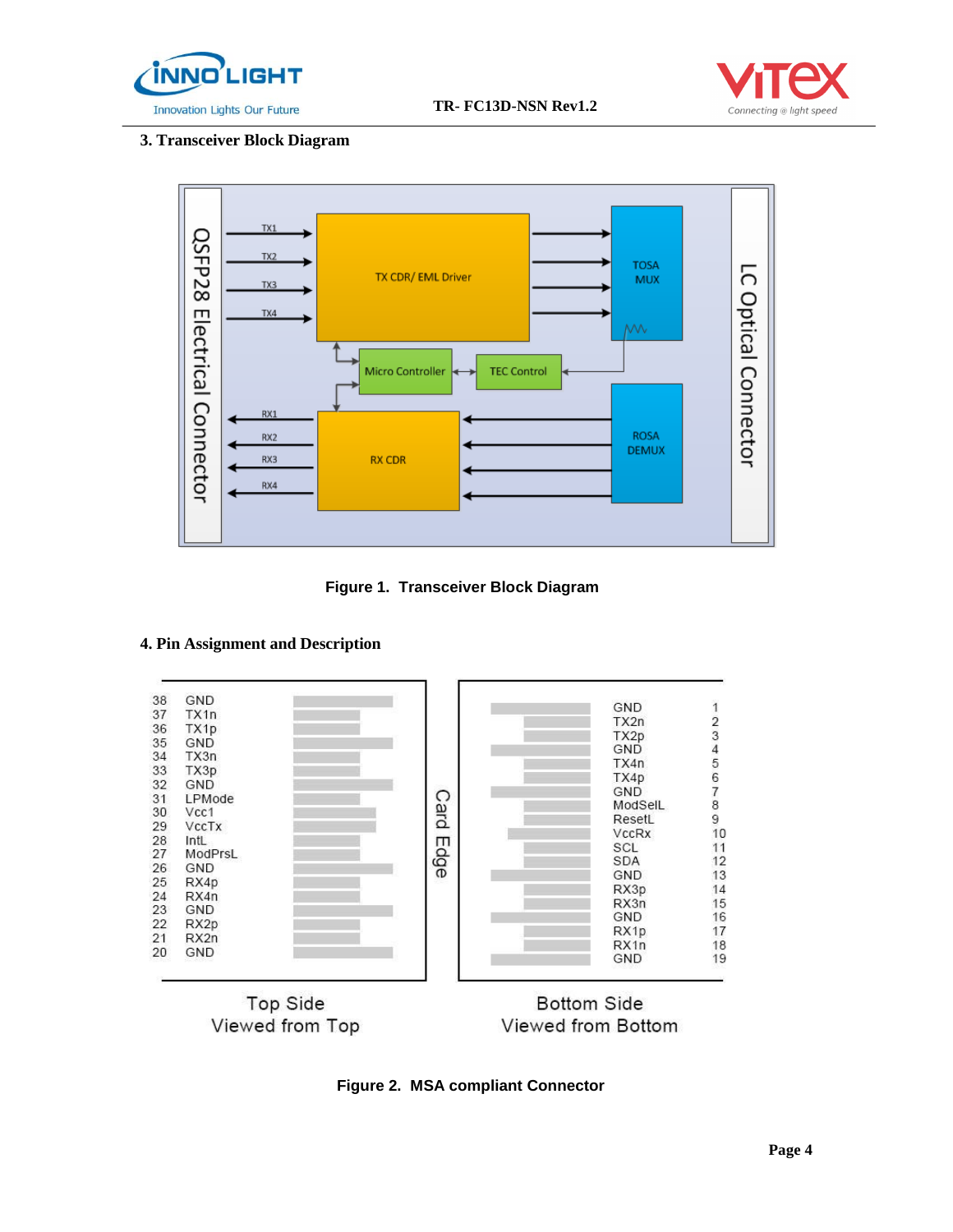



#### **Pin Definition**

| PIN            | Logic      | <b>Symbol</b> | <b>Name/Description</b>              | <b>Notes</b>   |
|----------------|------------|---------------|--------------------------------------|----------------|
| $\mathbf{1}$   |            | <b>GND</b>    | Ground                               | 1              |
| $\overline{2}$ | CML-I      | Tx2n          | Transmitter Inverted Data Input      |                |
| 3              | CML-I      | Tx2p          | Transmitter Non-Inverted Data output |                |
| $\overline{4}$ |            | <b>GND</b>    | Ground                               | $\mathbf{1}$   |
| 5              | CML-I      | Tx4n          | Transmitter Inverted Data Input      |                |
| 6              | CML-I      | Tx4p          | Transmitter Non-Inverted Data output |                |
| 7              |            | <b>GND</b>    | Ground                               | 1              |
| 8              | LVTLL-I    | ModSelL       | Module Select                        |                |
| 9              | LVTLL-I    | ResetL        | <b>Module Reset</b>                  |                |
| 10             |            | VccRx         | +3.3V Power Supply Receiver          | $\overline{2}$ |
| 11             | LVCMOS-I/O | <b>SCL</b>    | 2-Wire Serial Interface Clock        |                |
| 12             | LVCMOS-I/O | <b>SDA</b>    | 2-Wire Serial Interface Data         |                |
| 13             |            | <b>GND</b>    | Ground                               |                |
| 14             | CML-O      | Rx3p          | Receiver Non-Inverted Data Output    |                |
| 15             | CML-O      | Rx3n          | Receiver Inverted Data Output        |                |
| 16             |            | <b>GND</b>    | Ground                               | $\mathbf{1}$   |
| 17             | $CML-O$    | Rx1p          | Receiver Non-Inverted Data Output    |                |
| 18             | CML-O      | Rx1n          | Receiver Inverted Data Output        |                |
| 19             |            | <b>GND</b>    | Ground                               | $\mathbf{1}$   |
| 20             |            | <b>GND</b>    | Ground                               | 1              |
| 21             | $CML-O$    | Rx2n          | Receiver Inverted Data Output        |                |
| 22             | CML-O      | Rx2p          | Receiver Non-Inverted Data Output    |                |
| 23             |            | <b>GND</b>    | Ground                               | 1              |
| 24             | $CML-O$    | Rx4n          | Receiver Inverted Data Output        | $\mathbf{1}$   |
| 25             | $CML-O$    | Rx4p          | Receiver Non-Inverted Data Output    |                |
| 26             |            | <b>GND</b>    | Ground                               | 1              |
| 27             | LVTTL-O    | ModPrsL       | <b>Module Present</b>                |                |
| 28             | LVTTL-O    | IntL          | Interrupt                            |                |
| 29             |            | VccTx         | $+3.3$ V Power Supply transmitter    | $\overline{2}$ |
| 30             |            | Vcc1          | +3.3 V Power Supply                  | $\overline{c}$ |
| 31             | LVTTL-I    | LPMode        | Low Power Mode                       |                |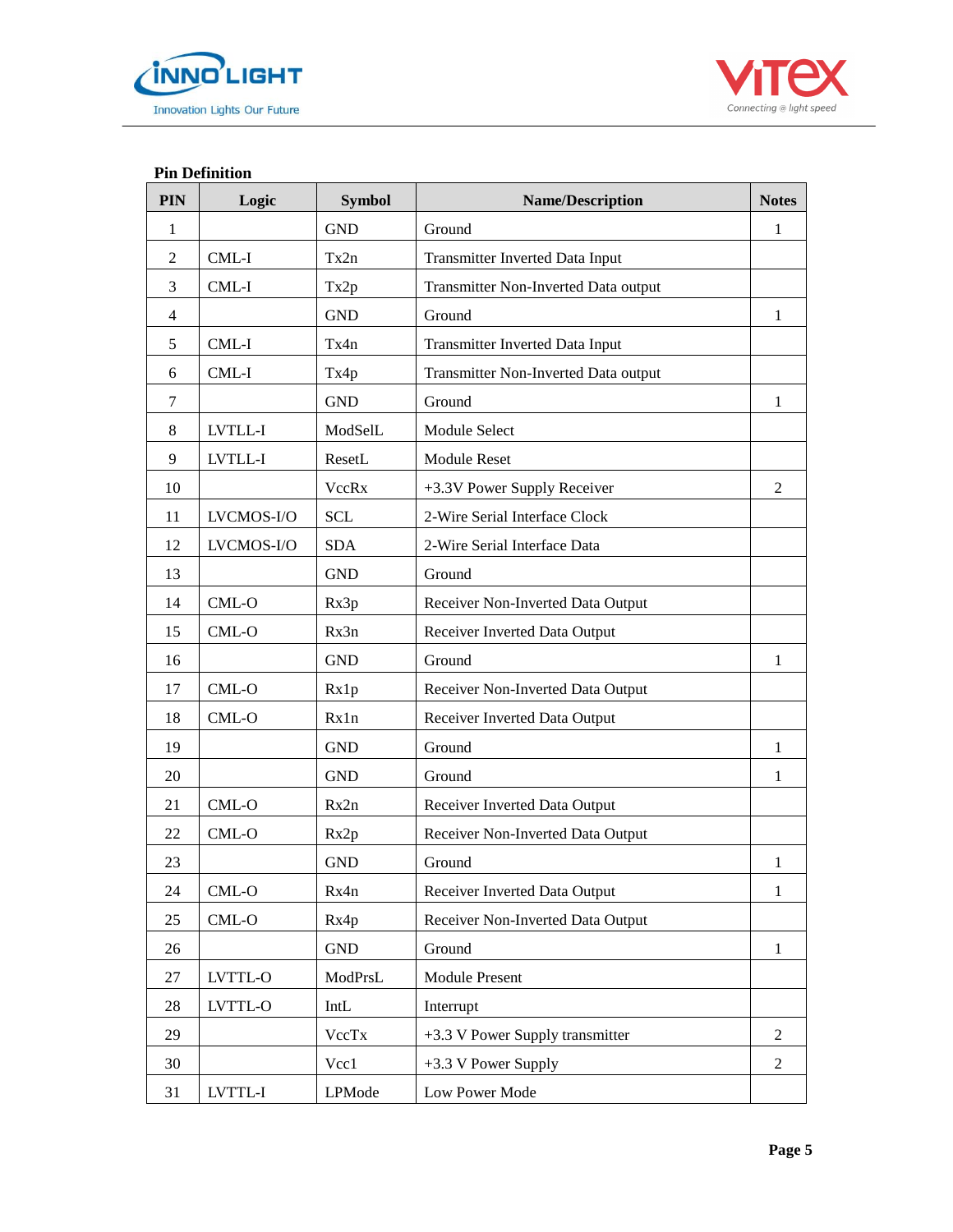



| 32 |       | <b>GND</b> | Ground                                  |  |
|----|-------|------------|-----------------------------------------|--|
| 33 | CML-I | Tx3p       | Transmitter Non-Inverted Data Input     |  |
| 34 | CML-I | Tx3n       | <b>Transmitter Inverted Data Output</b> |  |
| 35 |       | <b>GND</b> | Ground                                  |  |
| 36 | CML-I | Tx1p       | Transmitter Non-Inverted Data Input     |  |
| 37 | CML-I | Tx1n       | <b>Transmitter Inverted Data Output</b> |  |
| 38 |       | GND        | Ground                                  |  |

Notes:

- 1. GND is the symbol for signal and supply (power) common for the QSFP28 module. All are common within the module and all module voltages are referenced to this potential unless otherwise noted. Connect these directly to the host board signal common ground plane.
- 2. VccRx, Vcc1 and VccTx are the receiving and transmission power suppliers and shall be applied concurrently. Recommended host board power supply filtering is shown in Figure 3 below. Vcc Rx, Vcc1 and Vcc Tx may be internally connected within the module in any combination. The connector pins are each rated for a maximum current of 1000mA.

## **5. Recommended Power Supply Filter**



**Figure 3. Recommended Power Supply Filter**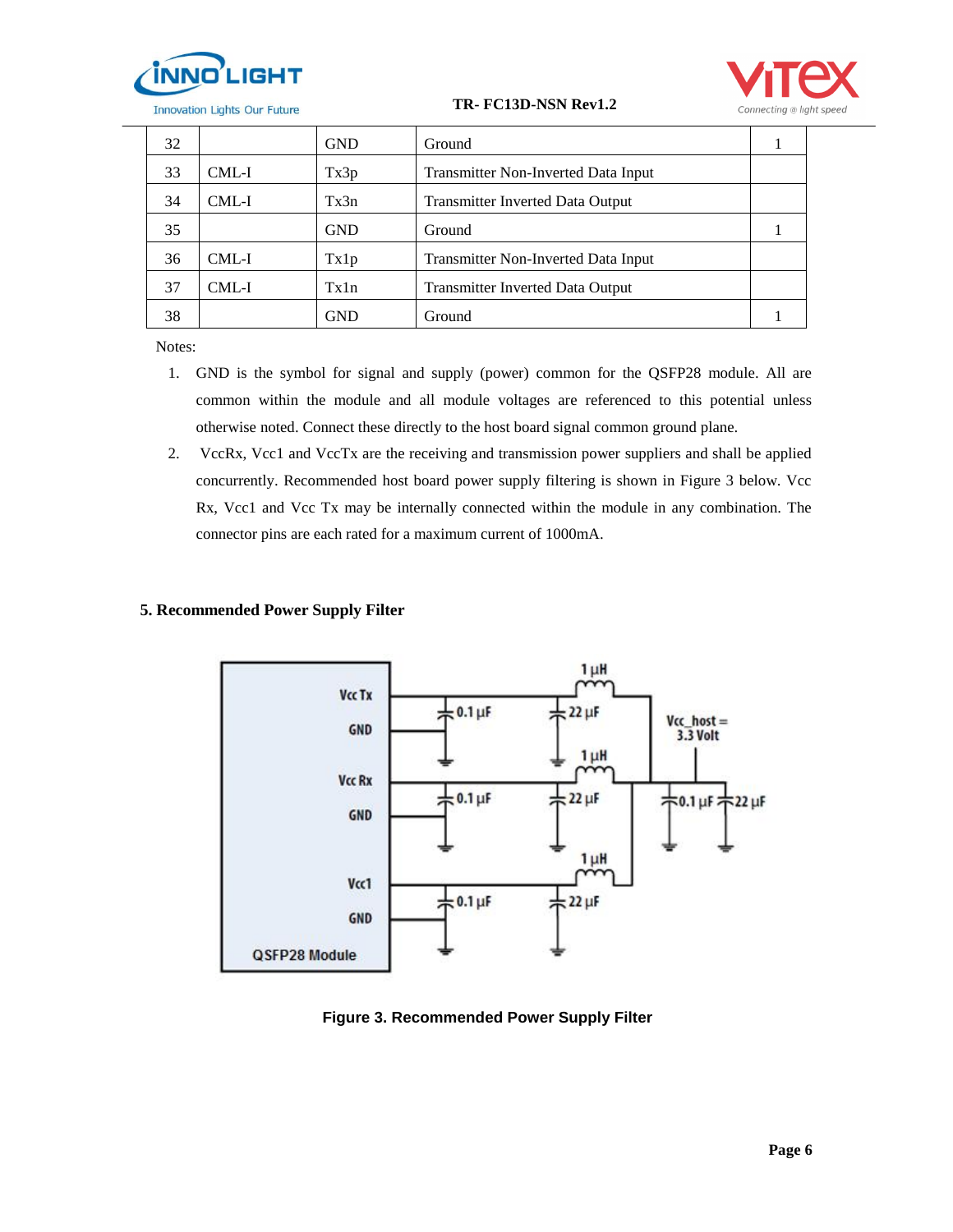



#### **6. Absolute Maximum Ratings**

It has to be noted that the operation in excess of any individual absolute maximum ratings might cause permanent damage to this module.

| <b>Parameter</b>                     | <b>Symbol</b>            | Min    | <b>Max</b> | <b>Units</b> | <b>Notes</b> |
|--------------------------------------|--------------------------|--------|------------|--------------|--------------|
| <b>Storage Temperature</b>           | $T_S$                    | $-40$  | 85         | degC         |              |
| <b>Operating Case Temperature</b>    | $T_{OP}$                 |        | 70         | degC         |              |
| Power Supply Voltage                 | $V_{CC}$                 | $-0.5$ | 3.6        | V            |              |
| Relative Humidity (non-condensation) | <b>RH</b>                |        | 85         | $\%$         |              |
| Damage Threshold, each Lane          | $\mathrm{TH}_\mathrm{d}$ | $-3.0$ |            | dBm          |              |

## **7. Recommended Operating Conditions and Power Supply Requirements**

| <b>Parameter</b>                       | <b>Symbol</b>  | Min      | <b>Typical</b> | <b>Max</b> | <b>Units</b> | <b>Notes</b> |
|----------------------------------------|----------------|----------|----------------|------------|--------------|--------------|
| <b>Operating Case Temperature</b>      | $T_{OP}$       | $\Omega$ |                | 70         | degC         |              |
| <b>Power Supply Voltage</b>            | $V_{CC}$       | 3.135    | 3.3            | 3.465      | V            |              |
| Data Rate, each Lane (100GE)           |                |          | 25.78125       |            | Gb/s         |              |
| Data Rate Accuracy (100GE)             |                | $-100$   |                | 100        | ppm          |              |
| Data Rate, each Lane (OTU4)            |                |          | 27.95249       |            | $\rm{Gb/s}$  |              |
| Data Rate Accuracy (OTU4)              |                | $-20$    |                | 20         | ppm          |              |
| Control Input Voltage High             |                | 2        |                | <b>Vcc</b> | V            |              |
| Control Input Voltage Low              |                | $\Omega$ |                | 0.8        | V            |              |
| Link Distance with G.652 (without FEC) | D1             |          |                | 30         | km           |              |
| Link Distance with G.652 (with FEC)    | D <sub>2</sub> |          |                | 40         | km           |              |

Notes:

1. Depending on actual fiber loss/km (link distance specified is for fiber insertion loss of 0.4dB/km)

#### **8. Electrical Characteristics**

The following electrical characteristics are defined over the Recommended Operating Environment unless otherwise specified.

| <b>Parameter</b>                                | <b>Test</b><br>Point | Min                            | <b>Typical</b> | <b>Max</b> | <b>Units</b> | <b>Notes</b> |
|-------------------------------------------------|----------------------|--------------------------------|----------------|------------|--------------|--------------|
| Power Consumption                               |                      |                                |                | 4.5        | W            |              |
| <b>Supply Current</b>                           | Icc                  |                                |                | 1.36       | mA           |              |
|                                                 |                      | <b>Transmitter (each Lane)</b> |                |            |              |              |
| <b>Overload Differential Voltage</b><br>$pk-pk$ | TP <sub>1</sub> a    | 900                            |                |            | mV           |              |
| Common Mode Voltage (Vcm)                       | TP <sub>1</sub>      | $-350$                         |                | 2850       | mV           |              |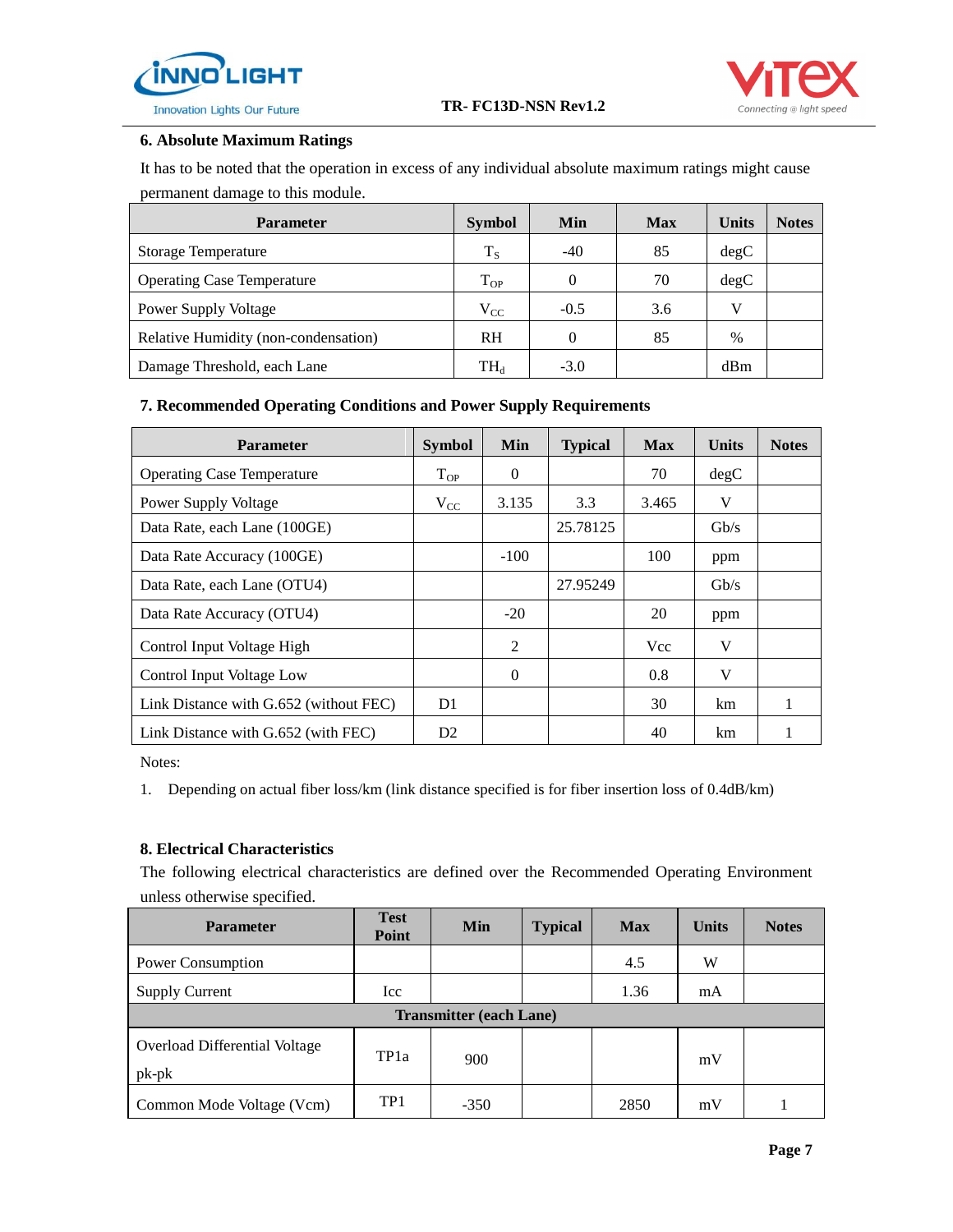



| Differential Termination<br><b>Resistance Mismatch</b>                                                    | TP1  |                                               | 10                                             | $\%$          | At 1MHz        |
|-----------------------------------------------------------------------------------------------------------|------|-----------------------------------------------|------------------------------------------------|---------------|----------------|
| Differential Return Loss<br>(SDD11)                                                                       | TP1  |                                               | See CEI-<br>28G-VSR<br>Equation<br>13-19       | dB            |                |
| Common Mode to Differential<br>conversion and Differential to<br>Common Mode conversion<br>(SDC11, SCD11) | TP1  |                                               | See CEI-<br>28G-VSR<br>Equation<br>13-20       | dB            |                |
| <b>Stressed Input Test</b>                                                                                | TP1a | See CEI-<br>28G-VSR<br>Section<br>13.3.11.2.1 |                                                |               |                |
|                                                                                                           |      | <b>Receiver (each Lane)</b>                   |                                                |               |                |
| Differential Voltage, pk-pk                                                                               | TP4  |                                               | 900                                            | mV            |                |
| Common Mode Voltage (Vcm)                                                                                 | TP4  | $-350$                                        | 2850                                           | mV            | $\mathbf{1}$   |
| Common Mode Noise, RMS                                                                                    | TP4  |                                               | 17.5                                           | mV            |                |
| Differential Termination<br><b>Resistance Mismatch</b>                                                    | TP4  |                                               | 10                                             | %             | At 1MHz        |
| Differential Return Loss<br>(SDD22)                                                                       | TP4  |                                               | See CEI-<br>$28G-VSR$<br>Equation<br>13-19     | dB            |                |
| Common Mode to Differential<br>conversion and Differential to<br>Common Mode conversion<br>(SDC22, SCD22) | TP4  |                                               | See CEI-<br>$28G-VSR$<br>Equation<br>$13 - 21$ | $\mathrm{dB}$ |                |
| Common Mode Return Loss<br>(SCC22)                                                                        | TP4  |                                               | $-2$                                           | dB            | $\overline{2}$ |
| Transition Time, 20 to 80%                                                                                | TP4  | 9.5                                           |                                                | ps            |                |
| Vertical Eye Closure (VEC)                                                                                | TP4  |                                               | 5.5                                            | dB            |                |
| Eye Width at $10^{-15}$ probability<br>(EW15)                                                             | TP4  | 0.57                                          |                                                | UI            |                |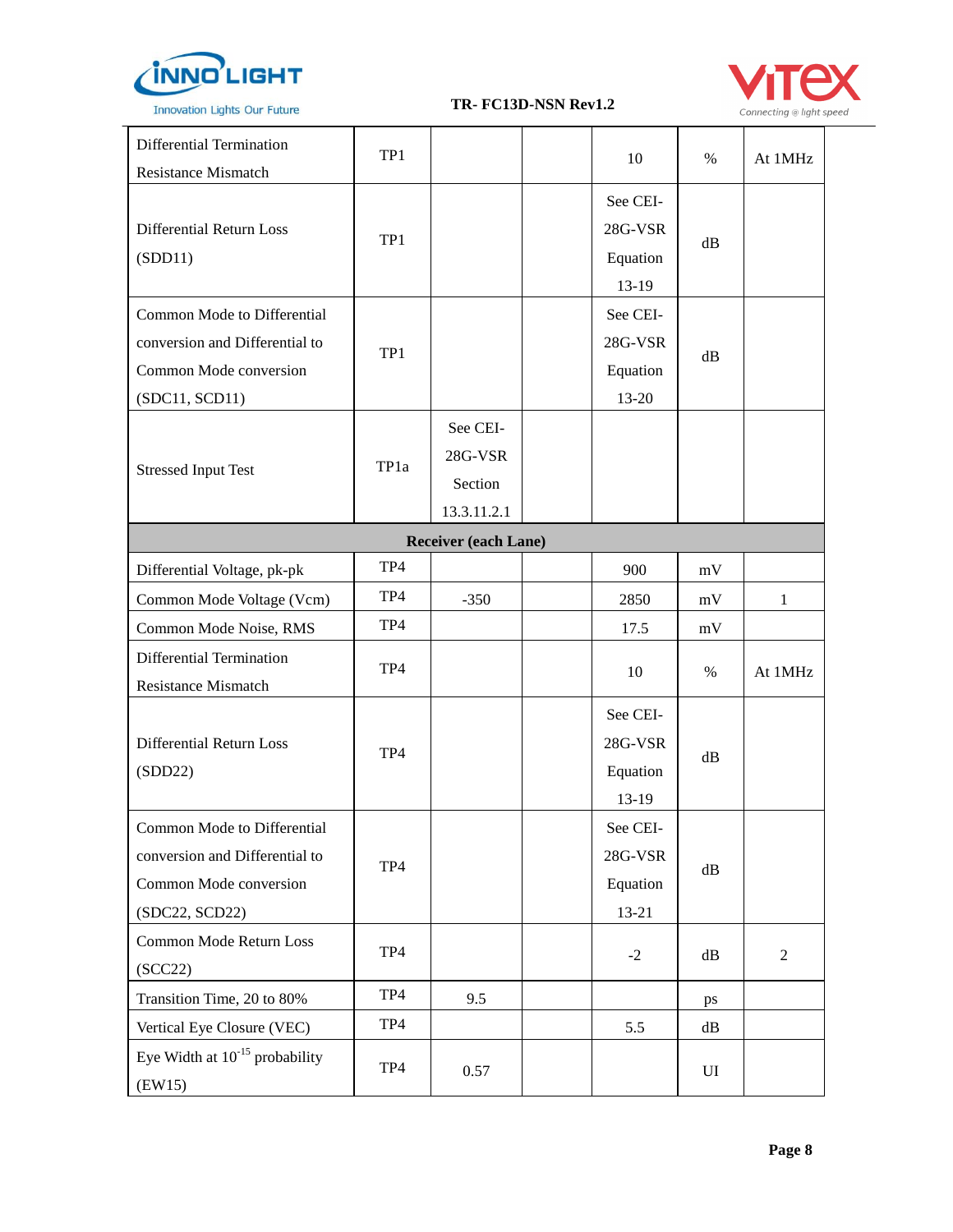

| Eye Height at $10^{-15}$ probability | TPA | າາດ |  | m |  |
|--------------------------------------|-----|-----|--|---|--|
| (FH15)                               |     | ∠∠€ |  |   |  |
| $\mathbf{v}$                         |     |     |  |   |  |

Notes:

2. Vcm is generated by the host. Specification includes effects of ground offset voltage.

3. From 250MHz to 30GHz.

## **9. Optical Characteristics**

## **9.1 Optical Characteristics for IEEE 802.3 100GBASE-ER4 Lite**

| <b>Ethernet 100GBASE-ER4 Lite</b>                                                                        |                |                    |                                        |         |               |                |  |  |  |  |
|----------------------------------------------------------------------------------------------------------|----------------|--------------------|----------------------------------------|---------|---------------|----------------|--|--|--|--|
| <b>Parameter</b><br><b>Symbol</b><br><b>Units</b><br><b>Notes</b><br>Min<br><b>Typical</b><br><b>Max</b> |                |                    |                                        |         |               |                |  |  |  |  |
|                                                                                                          | L <sub>0</sub> | 1294.53            | 1295.56                                | 1296.59 | nm            |                |  |  |  |  |
| Lane Wavelength                                                                                          | L1             | 1299.02            | 1300.05                                | 1301.09 | nm            |                |  |  |  |  |
|                                                                                                          | L2             | 1303.54            | 1304.58                                | 1305.63 | nm            |                |  |  |  |  |
|                                                                                                          | L <sub>3</sub> | 1308.09            | 1309.14                                | 1310.19 | nm            |                |  |  |  |  |
|                                                                                                          |                | <b>Transmitter</b> |                                        |         |               |                |  |  |  |  |
| <b>SMSR</b>                                                                                              | <b>SMSR</b>    | 30                 |                                        |         | $\mathrm{dB}$ |                |  |  |  |  |
| Total Average Launch Power                                                                               | $P_T$          |                    |                                        | 10.5    | dBm           |                |  |  |  |  |
| Average Launch Power,<br>each Lane                                                                       | $P_{AVG}$      | $-2.9$             |                                        | 4.5     | dBm           | $\mathbf{1}$   |  |  |  |  |
| OMA, each Lane                                                                                           | $P_{OMA}$      | 0.1                |                                        | 4.5     | dBm           | $\overline{2}$ |  |  |  |  |
| Difference in Launch Power<br>between any Two Lanes (OMA)                                                | Ptx, diff      |                    |                                        | 3.6     | dB            |                |  |  |  |  |
| Launch Power in OMA minus                                                                                |                |                    |                                        |         |               |                |  |  |  |  |
| <b>Transmitter and Dispersion Penalty</b><br>(TDP), each Lane                                            |                | $-0.65$            |                                        |         | dBm           |                |  |  |  |  |
| TDP, each Lane                                                                                           | <b>TDP</b>     |                    |                                        | 2.5     | $\mathrm{dB}$ |                |  |  |  |  |
| <b>Extinction Ratio</b>                                                                                  | $\rm ER$       | $\tau$             |                                        |         | $\mathrm{dB}$ |                |  |  |  |  |
| $RIN_{20}OMA$                                                                                            | RIN            |                    |                                        | $-130$  | dB/Hz         |                |  |  |  |  |
| <b>Optical Return Loss Tolerance</b>                                                                     | <b>TOL</b>     |                    |                                        | 20      | dB            |                |  |  |  |  |
| <b>Transmitter Reflectance</b>                                                                           | $R_T$          |                    |                                        | $-12$   | $\mathrm{dB}$ |                |  |  |  |  |
| Average Launch Power OFF<br>Transmitter, each Lane                                                       | Poff           |                    |                                        | $-30$   | dBm           |                |  |  |  |  |
| Eye Mask{X1, X2, X3, Y1, Y2, Y3}                                                                         |                |                    | $\{0.25, 0.4, 0.45, 0.25, 0.28, 0.4\}$ |         |               |                |  |  |  |  |
|                                                                                                          |                | Receiver           |                                        |         |               |                |  |  |  |  |
| Damage Threshold, each Lane                                                                              | $TH_d$         | $-3.0$             |                                        |         | dBm           | 3              |  |  |  |  |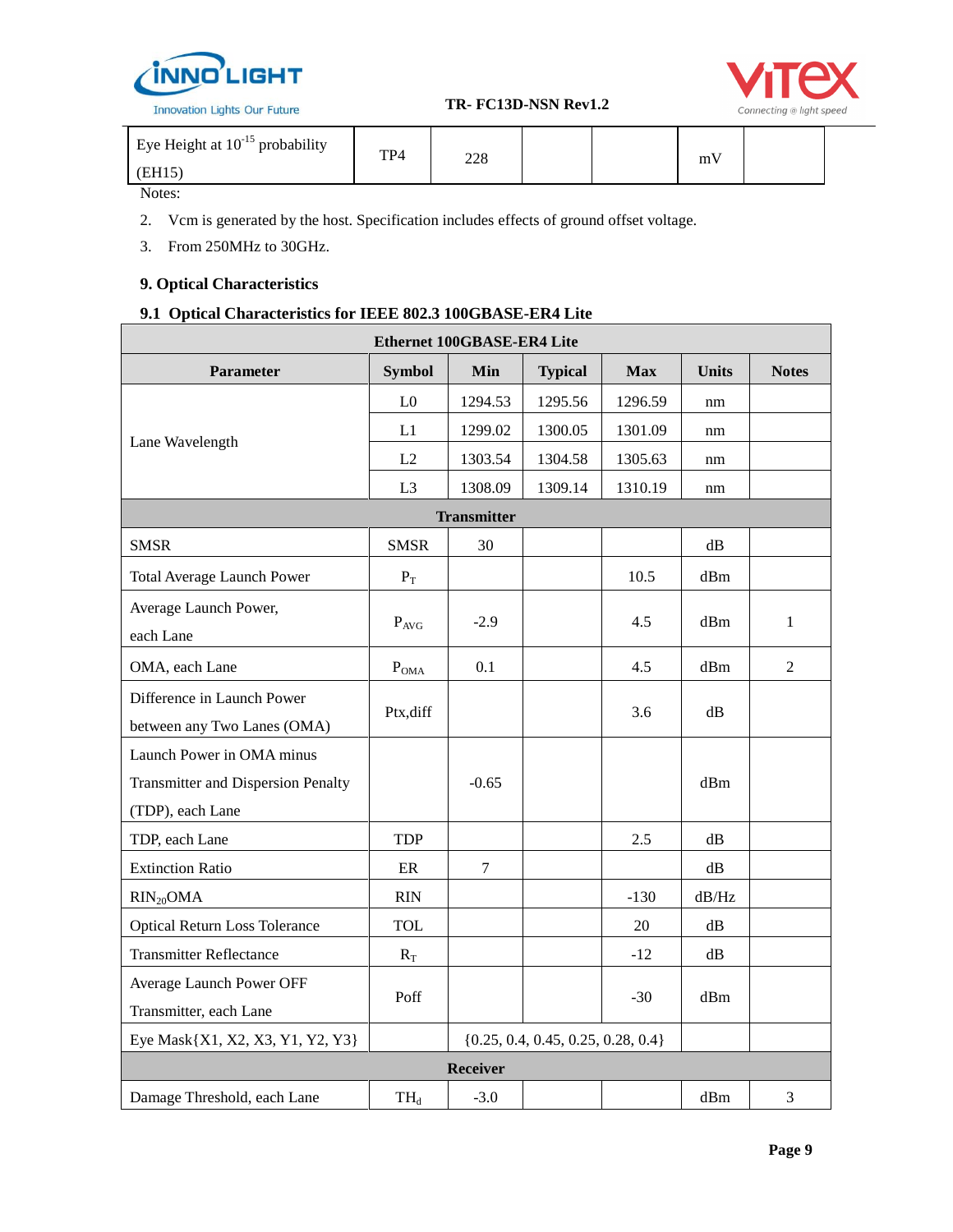



| Average Receive Power, each Lane                                          |                                                                | $-16.9$ |       | $-4.9$   | dBm | for 30km<br>Link<br>Distance |
|---------------------------------------------------------------------------|----------------------------------------------------------------|---------|-------|----------|-----|------------------------------|
| Average Receive Power, each Lane                                          |                                                                | $-20.9$ |       | $-4.9$   | dBm | for 40km<br>Link<br>Distance |
| Receive Power (OMA), each Lane                                            |                                                                |         |       | $-1.9$   | dBm |                              |
| Receiver Sensitivity (OMA), each<br>Lane                                  | SEN1                                                           |         |       | $-14.65$ | dBm | for BER<br>$= 1x10^{-12}$    |
| <b>Stressed Receiver Sensitivity</b><br>(OMA), each Lane                  |                                                                |         |       | $-12.65$ | dBm | for BER<br>$= 1x10^{-12}$    |
| Receiver Sensitivity (OMA), each<br>Lane                                  | SEN <sub>2</sub>                                               |         |       | $-18.65$ | dBm | for BER<br>$= 5x10^{-5}$     |
| <b>Stressed Receiver Sensitivity</b><br>(OMA), each Lane                  |                                                                |         |       | $-16.65$ | dBm | for BER<br>$= 5x10^{-5}$     |
| Receiver reflectance                                                      |                                                                |         |       | $-26$    | dB  |                              |
| Difference in Receive Power<br>between any Two Lanes (Average<br>and OMA) | Prx, diff                                                      |         |       | 3.6      | dB  |                              |
| <b>LOS</b> Assert                                                         | <b>LOSA</b>                                                    |         | $-26$ |          | dBm |                              |
| <b>LOS</b> Deassert                                                       | <b>LOSD</b>                                                    |         | $-24$ |          | dBm |                              |
| <b>LOS Hysteresis</b>                                                     | <b>LOSH</b>                                                    | 0.5     |       |          | dB  |                              |
| Receiver Electrical 3 dB upper<br>Cutoff Frequency, each Lane             | Fc                                                             |         |       | 31       | GHz |                              |
|                                                                           | <b>Conditions of Stress Receiver Sensitivity Test (Note 4)</b> |         |       |          |     |                              |
| Vertical Eye Closure Penalty, each<br>Lane                                |                                                                |         | 1.5   |          | dB  |                              |
| Stressed Eye J2 Jitter, each Lane                                         |                                                                |         | 0.3   |          | UI  |                              |
| Stressed Eye J9 Jitter, each Lane                                         |                                                                |         | 0.47  |          | UI  |                              |

Notes:

- 1. The minimum average launch power spec is based on ER not exceeding 9.5dB and transmitter OMA higher than 0.1dBm.
- 2. Even if the TDP < 0.75 dB, the OMA min must exceed the minimum value specified here.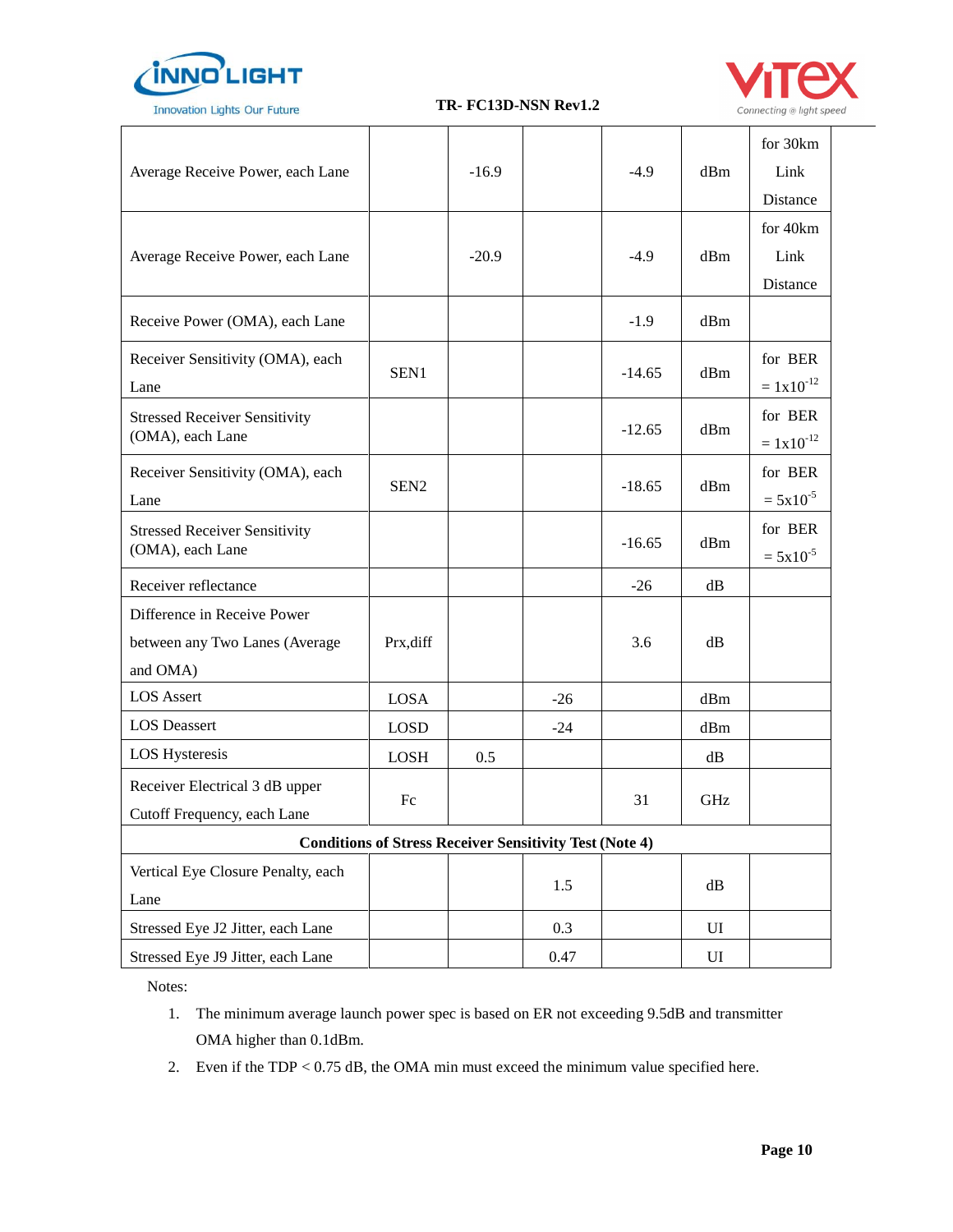



- 3. The receiver shall be able to tolerate, without damage, continuous exposure to a modulated optical input signal having this power level on one lane. The receiver does not have to operate correctly at this input power.
- 4. Vertical eye closure penalty, stressed eye J2 jitter, and stressed eye J9 jitter are test conditions for measuring stressed receiver sensitivity. They are not characteristics of the receiver.

## **9.2 Optical Characteristics for ITU G.959.1 OTU4 4L1-9C1F Lite**

|                                                               |                         | OTN OTU4 4L1-9C1F Lite |                                        |            |               |                              |
|---------------------------------------------------------------|-------------------------|------------------------|----------------------------------------|------------|---------------|------------------------------|
| <b>Parameter</b>                                              | <b>Symbol</b>           | Min                    | <b>Typical</b>                         | <b>Max</b> | <b>Units</b>  | <b>Notes</b>                 |
| Data Rate, each Lane                                          |                         |                        | 27.95249                               |            | Gb/s          |                              |
| Data Rate Accuracy                                            |                         | $-20$                  |                                        | 20         | ppm           |                              |
|                                                               | L <sub>0</sub>          | 1294.53                | 1295.56                                | 1296.59    | nm            |                              |
| Lane Wavelength                                               | L1                      | 1299.02                | 1300.05                                | 1301.09    | nm            |                              |
|                                                               | L2                      | 1303.54                | 1304.58                                | 1305.63    | nm            |                              |
|                                                               | L <sub>3</sub>          | 1308.09                | 1309.14                                | 1310.19    | nm            |                              |
|                                                               |                         | <b>Transmitter</b>     |                                        |            |               |                              |
| <b>SMSR</b>                                                   | <b>SMSR</b>             | 30                     |                                        |            | $\mathrm{dB}$ |                              |
| <b>Total Average Launch Power</b>                             | $\mathbf{P}_\mathrm{T}$ |                        |                                        | 10.5       | dBm           |                              |
| Average Launch Power,<br>each Lane                            | $P_{AVG}$               | $-1.1$                 |                                        | 4.5        | dBm           |                              |
| Difference in Launch Power<br>between any Two Lanes (Average) | Ptx, diff               |                        |                                        | 3.6        | dB            |                              |
| <b>Extinction Ratio</b>                                       | $\rm ER$                | $\tau$                 |                                        |            | dB            |                              |
| $RIN_{20}OMA$                                                 | <b>RIN</b>              |                        |                                        | $-130$     | dB/Hz         |                              |
| <b>Optical Return Loss</b>                                    |                         | 20                     |                                        |            | dB            |                              |
| Average Launch Power OFF<br>Transmitter, each Lane            | Poff                    |                        |                                        | $-30$      | dBm           |                              |
| Eye Mask{X1, X2, X3, Y1, Y2, Y3}                              |                         |                        | $\{0.25, 0.4, 0.45, 0.25, 0.28, 0.4\}$ |            |               |                              |
|                                                               |                         | <b>Receiver</b>        |                                        |            |               |                              |
| Damage Threshold, each Lane                                   | $TH_d$                  | $-3.0$                 |                                        |            | dBm           | $\mathbf{1}$                 |
| Average Receive Power, each Lane                              |                         | $-15.1$                |                                        | $-4.9$     | dBm           | for 30km<br>Link<br>Distance |
| Average Receive Power, each Lane                              |                         | $-19.1$                |                                        | $-4.9$     | dBm           | for 40km                     |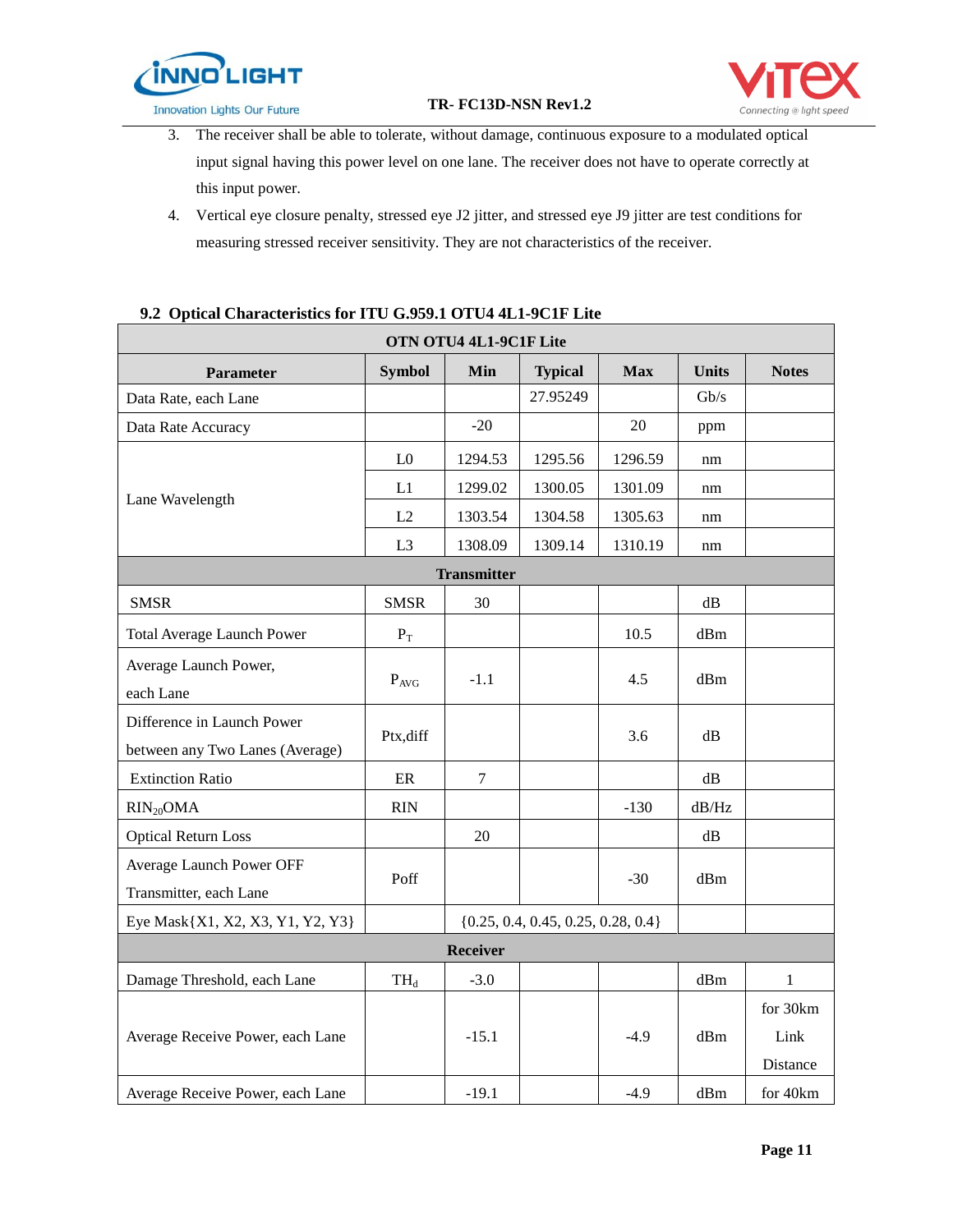



|                                                               |                  |     |       |         |            | Link         |
|---------------------------------------------------------------|------------------|-----|-------|---------|------------|--------------|
|                                                               |                  |     |       |         |            | Distance     |
| Equivalent Sensitivity (Average),                             | SEN1             |     |       | $-16.6$ | dBm        | for $BER =$  |
| each Lane                                                     |                  |     |       |         |            | $1x10^{-12}$ |
| Equivalent Sensitivity (Average),                             | SEN <sub>2</sub> |     |       | $-20.6$ | dBm        | for $BER =$  |
| each Lane                                                     |                  |     |       |         |            | $5x10^{-5}$  |
| <b>Optical Path Penalty</b>                                   |                  |     |       | 1.5     | dB         |              |
| Receiver reflectance                                          |                  |     |       | $-26$   | dB         |              |
| Difference in Receive Power                                   |                  |     |       | 3.6     | dB         |              |
| between any Two Lanes (Average)                               | Prx, diff        |     |       |         |            |              |
| <b>LOS</b> Assert                                             | <b>LOSA</b>      |     | $-26$ |         | dBm        |              |
| <b>LOS</b> Deassert                                           | <b>LOSD</b>      |     | $-24$ |         | dBm        |              |
| <b>LOS Hysteresis</b>                                         | <b>LOSH</b>      | 0.5 |       |         | dB         |              |
| Receiver Electrical 3 dB upper<br>Cutoff Frequency, each Lane | Fc               |     |       | 31      | <b>GHz</b> |              |

Notes:

1. The receiver shall be able to tolerate, without damage, continuous exposure to a modulated optical input signal having this power level on one lane. The receiver does not have to operate correctly at this input power.

## **10. Digital Diagnostic Functions**

The following digital diagnostic characteristics are defined over the normal operating conditions unless otherwise specified.

| <b>Parameter</b>                           | <b>Symbol</b> | Min    | <b>Max</b> | <b>Units</b> | <b>Notes</b>                        |
|--------------------------------------------|---------------|--------|------------|--------------|-------------------------------------|
| Temperature monitor<br>absolute error      | DMI_Temp      | $-3$   | $+3$       | degC         | Over operating<br>temperature range |
| Supply voltage monitor<br>absolute error   | DMI_VCC       | $-0.1$ | 0.1        | V            | Over full operating<br>range        |
| Channel RX power monitor<br>absolute error | DMI RX Ch     | $-2$   | 2          | dB           |                                     |
| <b>Channel Bias current</b><br>monitor     | DMI_Ibias_Ch  | $-10%$ | 10%        | mA           |                                     |
| Channel TX power monitor<br>absolute error | DMI TX Ch     | $-2$   | 2          | dB           |                                     |

Notes: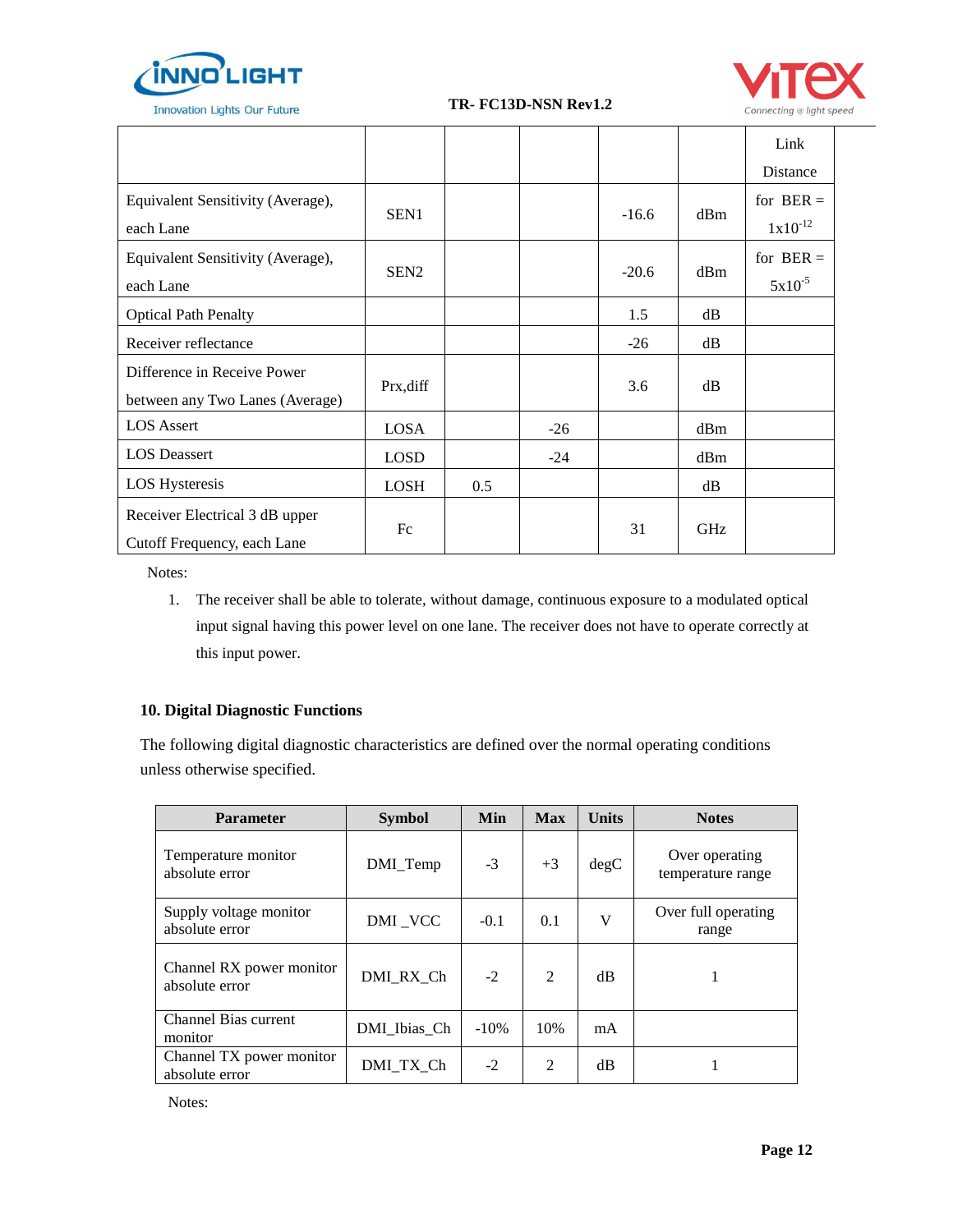



1. Due to measurement accuracy of different single mode fibers, there could be an additional +/-1 dB fluctuation, or a +/- 3 dB total accuracy.

#### **11. Mechanical Dimensions**



 **Figure 4. Mechanical Outline** 

#### **12. ESD**

This transceiver is specified as ESD threshold 1kV for SFI pins and 2kV for all other electrical input pins, tested per MIL-STD-883, Method 3015.4 /JESD22-A114-A (HBM). However, normal ESD precautions are still required during the handling of this module. This transceiver is shipped in ESD protective packaging. It should be removed from the packaging and handled only in an ESD protected environment.

#### **13. Laser Safety**

This is a Class 1 Laser Product according to EN 60825-1:2014. This product complies with 21 CFR 1040.10 and 1040.11 except for deviations pursuant to Laser Notice No. 50, dated (June 24, 2007).

Caution: Use of controls or adjustments or performance of procedures other than those specified herein may result in hazardous radiation exposure.